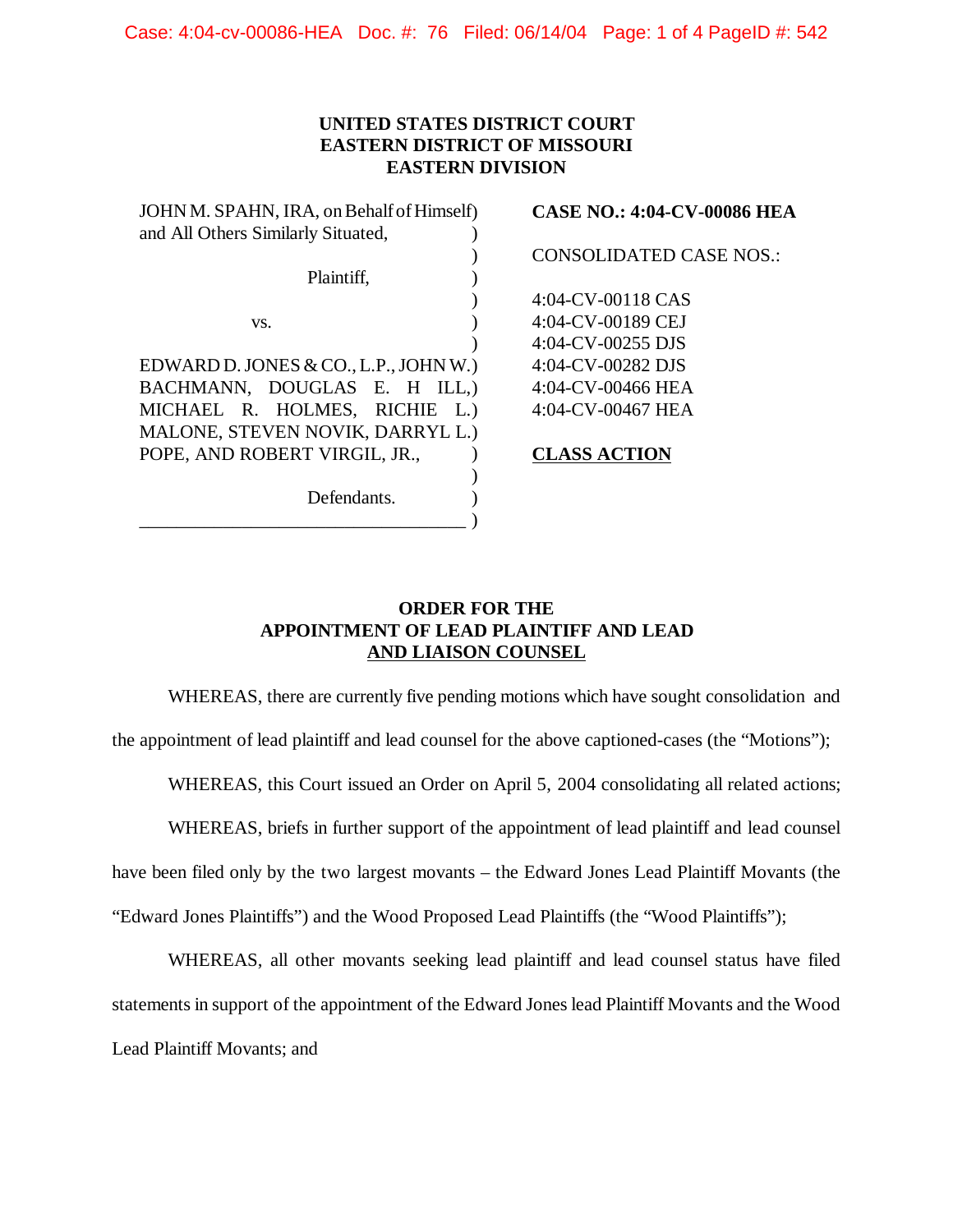WHEREAS, the Edward Jones Plaintiffs and Wood Plaintiffs have agreed to propose a colead plaintiffstructure designating from their respective groups Jim D. Boswell and Thomas J. Auer as proposed lead plaintiffs representing the largest financial interest, individually and collectively, of those seeking appointment as lead plaintiff (the "Proposed Lead Plaintiffs"); and

IT HEREBY IS ORDERED as follows:

1. The following plaintiffs are appointed as lead plaintiffs: Jim D. Boswell and Thomas J. Auer ("Lead Plaintiffs").

2. The law firms of Stull Stull & Brody, Weiss & Yourman and Milberg Weiss Bershad & Schulman LLP are appointed as Co-Lead Counsel ("Co-Lead Counsel").

3. Sauerwein & Blanchard P.C. and the Law Offices of Leonard Komen, P.C. are appointed as Co-Liaison Counsel.

4. Co-Lead Counselshall have the authority to speak for all plaintiffs and class members in all matters regarding this litigation including, but not limited to, pre-trial proceedings, motion practice, trial and settlement, and shall make all work assignments in such a manner as to facilitate the orderly and efficient prosecution ofthislitigation and to avoid duplicative or unproductive effort. Additionally, Co-Lead Counsel shall have the following responsibilities:

- a. to brief and argue motions;
- b. to initiate and conduct discovery, including, without limitation, coordination of discovery with defendants' counsel, the preparation of written interrogatories, requests for admission, and requests for production of documents;
- c. to direct and coordinate the examination of witnesses in depositions;
- d. to act as spokesperson at pretrial conferences;
- e. to call and chair meetings of plaintiffs' counsel as appropriate or necessary from time to time;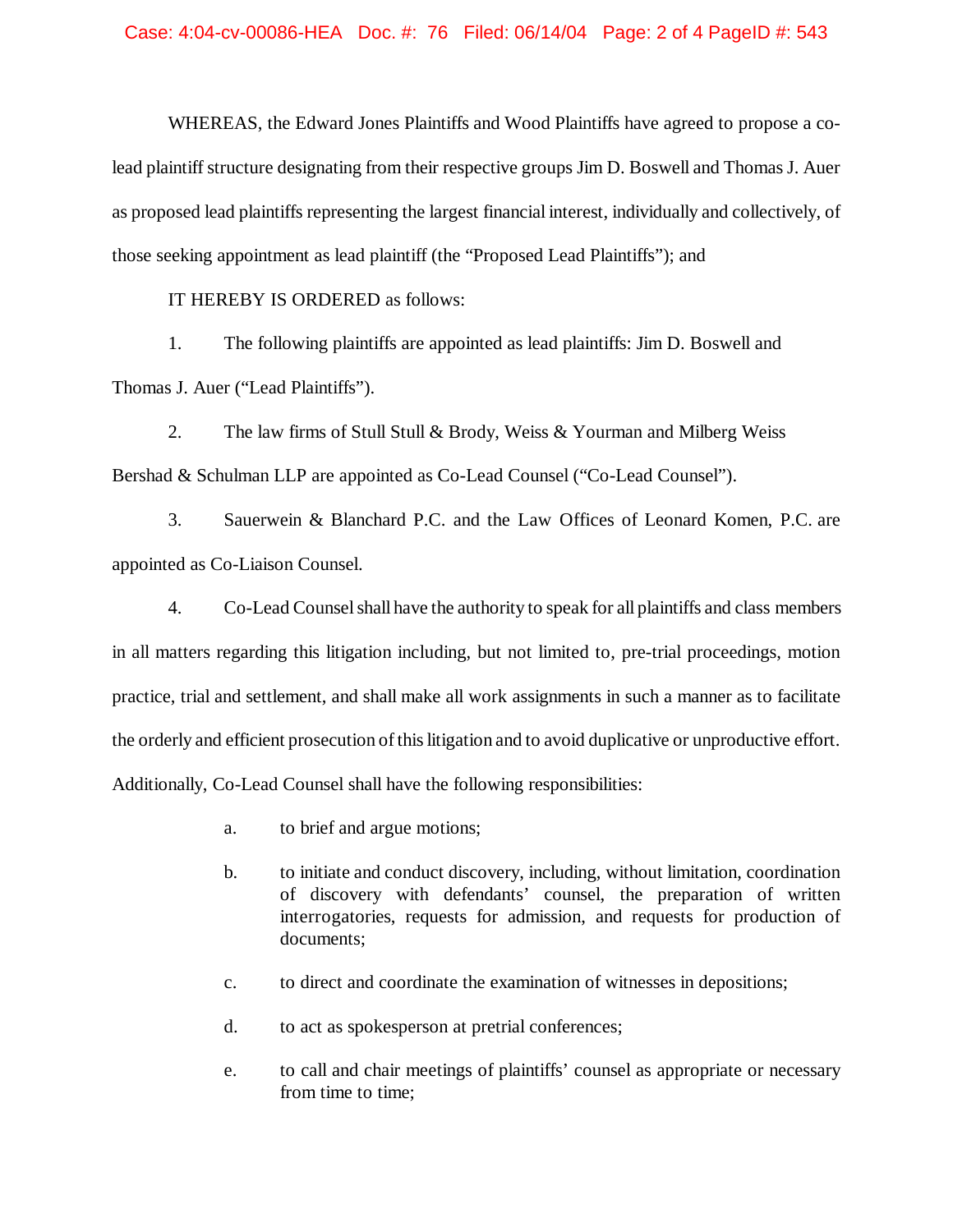- f. to initiate and conduct any settlement negotiations with counsel for defendants;
- g. to provide general coordination of the activities of plaintiffs' counsel and to delegate work responsibilities to selected counsel as may be required in such a manner as to lead to the orderly and efficient prosecution of this litigation and to avoid duplication or unproductive effort;
- h. to consult and employ experts;
- i. to receive and review periodic time reports of all attorneys on behalf of plaintiffs, to determine if the time is being spent appropriately and for the benefit of plaintiffs, and to determine and distribute plaintiffs' attorneys' fees; and
- j. to perform such other duties as may be expressly authorized by further order of this Court.
- 5. Co-Lead Counsel shall be responsible for coordinating all activities and appearances

on behalf of the Class and for disseminating notices and orders of this Court.

6. No motion, application or request for discovery shall be served or filed, or other

pretrial proceedings initiated, on behalf of Lead Plaintiffs, except through Co-Lead Counsel.

7. Co-Lead Counselshall be available and responsible for communications to and from

the Court. Co-Lead Counsel are designated as the spokespersons for plaintiffs with respect to all substantive communications with the Court and with defense counsel. Other plaintiffs' counsel may communicate on substantive matters with the Court or defense counsel only if delegated to do so by Co-Lead Counsel.

- 8. Defendants' counsel may rely upon all agreements made with Co-Lead Counsel.
- 9. No communications among plaintiffs' counsel shall be taken as a waiver of any